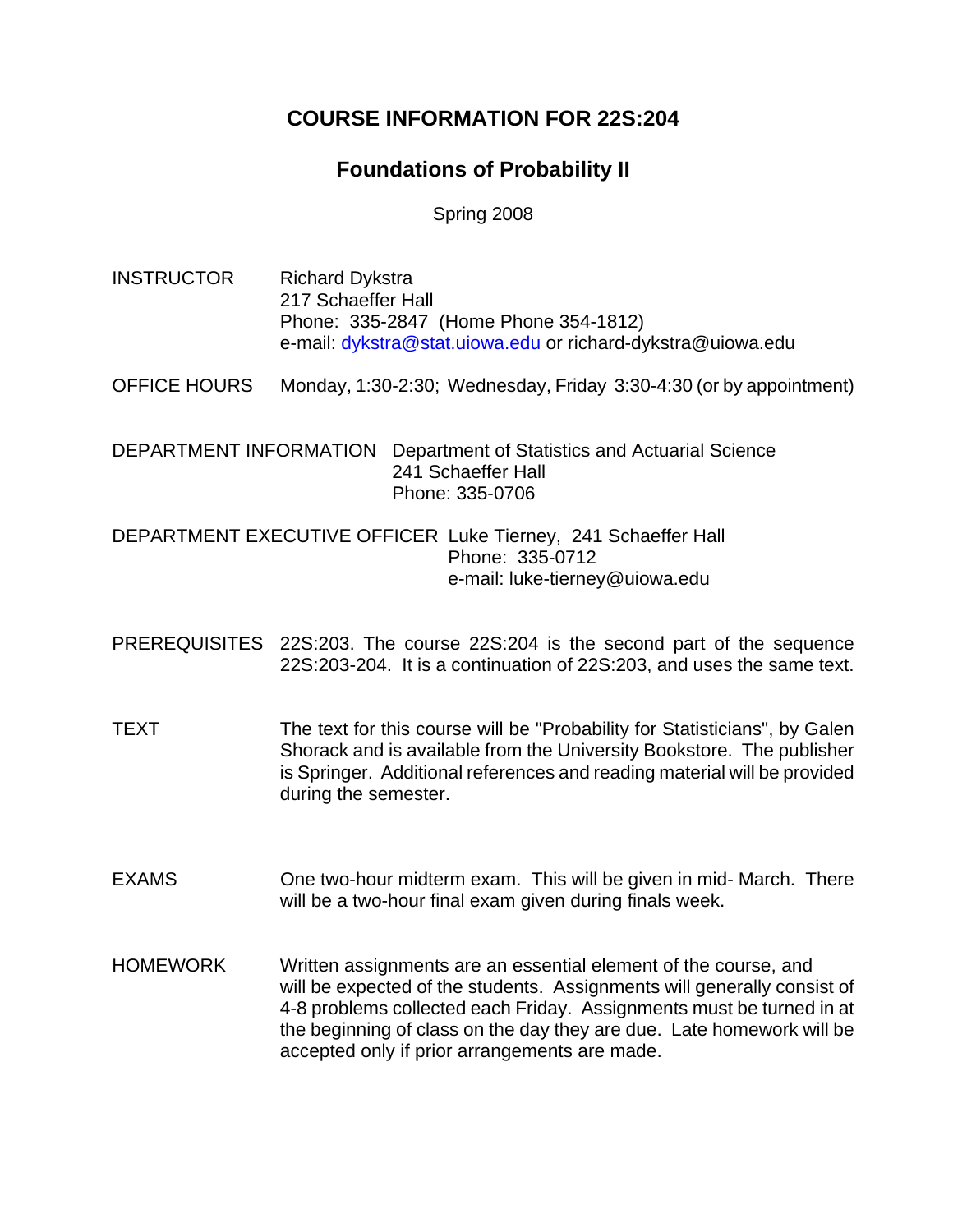## ATTENDANCE Attendance at lectures and participation in discussions is expected.

# COURSE OBJECTIVES

The goal of this course is to provide students with a strong foundation and a clear understanding of probability theory which serves as a basis for much of mathematical statistics. This course serves as the foundation for several other courses, and typically is very useful when working on a thesis problem.

## TOPICS CONSIDERED IN THIS COURSE

I plan to cover much of the material in Chapters 5, 8, 10, 12 and 18 of the text by Shorack. If time permits, we may examine other specialized topics. I will try and maintain an informal atmosphere and encourage class discussion and participation. Questions are always welcomed and encouraged.

#### GRADING POLICY

The midterm exam will count approximately 35% of the course grade. The final exam will count approximately 40% of the course grade, and homework and quizzes will make up the other 25%. I don't have preconceived cutoff points for the various possible grades. Those students who score the most points will get the highest grades. Course policies are governed by the College of Liberal Arts and Sciences. University policies regarding Student Rights and Responsibilities can be found at [http://www.clas.uiowa.edu/students/academic handbook/](http://www.clas.uiowa.edu/students/academic%20handbook/)

## STUDENTS WITH DISABILITIES

I must hear from anyone who has a disability which may require some modification of the seating, testing, or other class requirements so that appropriate arrangements can be made. Please see me as soon as possible about this.

### ADDITIONAL HELP

Students are encouraged to see the instructor outside of class. The Department also maintains a list of possible tutors (see Tammy in Room 241). A list of independent tutors can be found at <http://www.stat.uiowa.edu/courses/tutors.html>.

Final Exam: 12:00 P.M. Friday, May 16, 2008